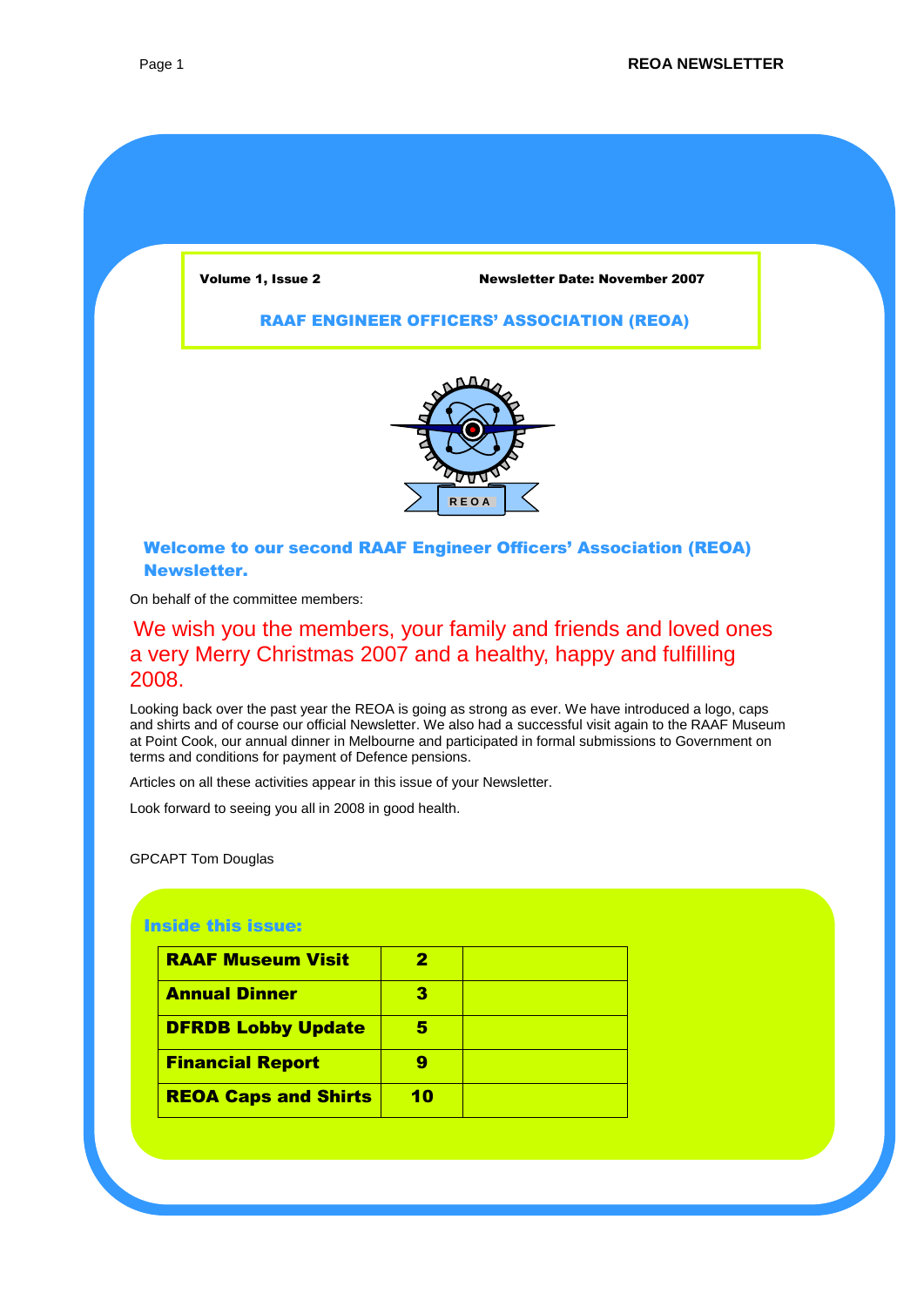# **REOA Members' Visit Pt. Cook & the RAAF Museum.**

#### **By Richard Orr**

In early June 2007, some 30 REOA members, partners and friends visited the RAAF Museum at Point Cook. It was a great day to be out and about.

Before having lunch at the Officers' Mess, the assembled group spent several hours going over the static displays at the Museum. This facility is a wonderful source of history of the RAAF at work and provided the opportunity for much reminiscing by many of the members present.

Lunch at the mess provided a welcome opportunity to partake of good food and refreshments. And, even more importantly, to catch up with friendships which had developed over many years service in the RAAF.

After lunch we watched a magnificent aerial display by a Mustang and listen to talks by members of the ground crew and pilot.

All those who attended agreed that it was a great way for our members to refresh memories of their career in the RAAF.

In appreciation of the many hours of volunteer work done by ex-members of the RAAF at the Museum, whose unstinting efforts brought this great facility into being, the REOA made a donation, albeit small due to our limited resources, to the continuation of the work by the museum's staff.

To the management and staff of the Museum and the many voluntary support members we express our thank you for the day and look forward to another visit during 2008.



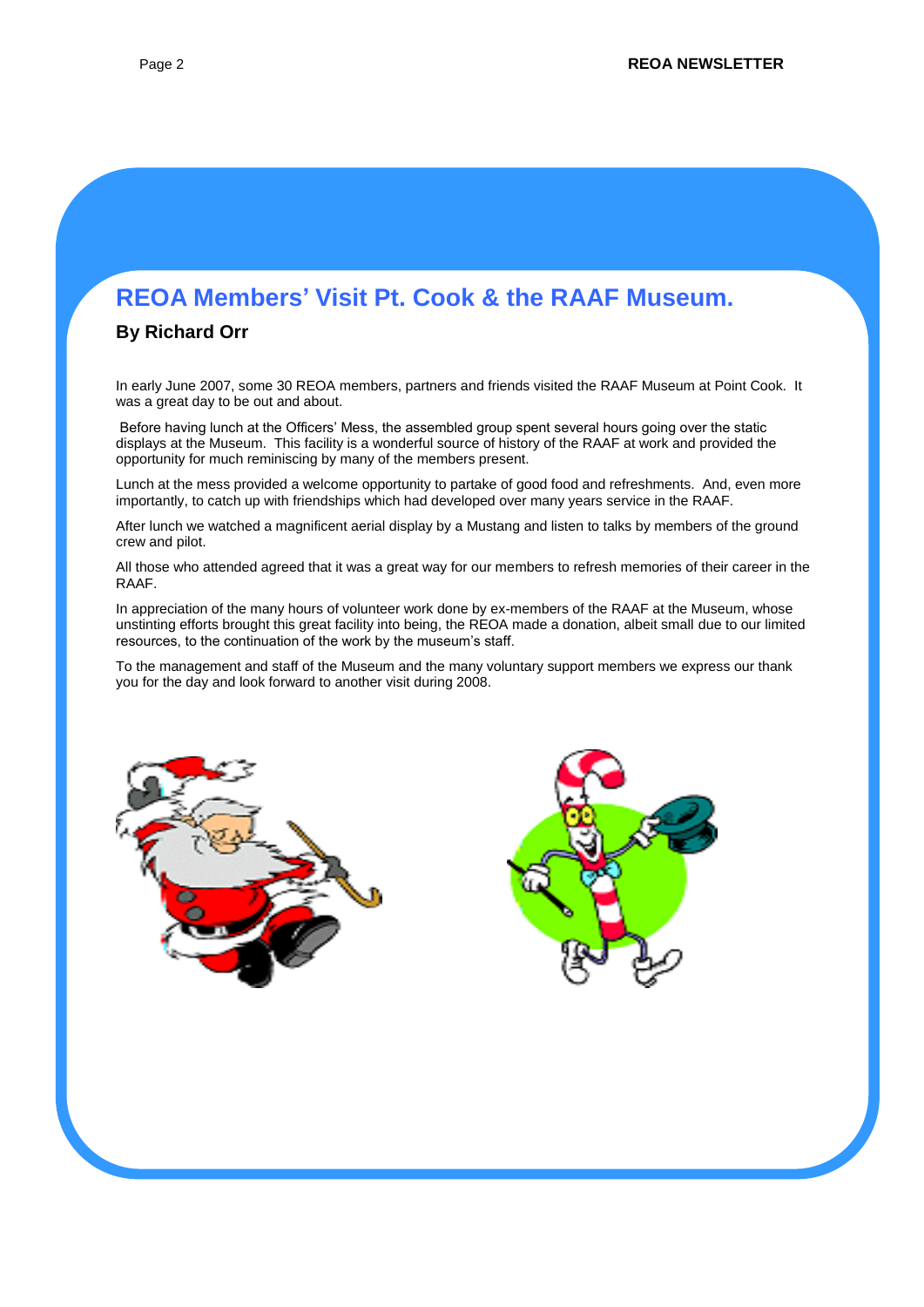# **REOA Members' Annual Dinner 27th September 2007.**

#### **By Richard Orr**

As has been our custom for a number of years now, we held our annual dinner on the last Thursday in September. Unfortunately, our numbers were down on previous years. Excuses/apologies for non-attendance ranged from being ill, on vacation, or 'did not receive our emails' in time. Arhh, that's life. Guys please put the date for the 2008 dinner in your diary now; the tentative date is 25 September 2008.

We had acceptances from 32 members to attend this year's dinner at the Oaks-on-Collins. This is a relatively new hotel (but, in an older building) on Collins Street, Melbourne. I am very happy to be able to report that our function administrator looked after us extremely well; the function room overlooked the Olderfleet Buildings on Collins St, it was well organised, with food and service being above reproach. And, what's more, we were able to keep the cost to members down to \$45/head. Great value; I'm sorry so many missed the event.

Once again Bob Bartram was volunteered to be our Master of Ceremonies for the evening. As all of you would appreciate this was a task he performs with much aplomb. Many thanks Bart.

We had hoped that our wandering minstrel, Peter Jupp, would be able to perform for us. But that was not to be so. He was, unfortunately for us, busy at work overseas. Maybe we will be able to have him on stage at next year's dinner.

Rather than try and organise a speaker at short notice the function committee decided that this year we would concentrate on fellowship, with only two very short interruptions for a few comments by Bill Belton on 'Men's Health Issues' and Richard Orr to give a brief update on the Review of Military Superannuation

Bill reminded us all on the importance of regular health checkups, the need for regular exercise etc, and to be proactive in maintaining good health. (Did you know that Bowel cancer kills 90 Australians every Week. However, if detected early, 90 per cent of bowel cancers can be cured. Source 'The Cancer Council Victoria', go to [www.cancervic.org.au/FOBT](http://www.cancervic.org.au/FOBT) or ring 13 11 20 for more information.) You owe it to yourself, your family and friends to stay in good health.

The Department of Veterans' Affairs is also ready to help any ex-service member who has been diagnosed with cancer with the costs of medical treatment. The process of gaining DVA financial assistance is simply; you only need to establish Defence Service and have an oncologist provide a letter to DVA confirming the cancer. You do not need to establish any causal link between the cancer and Service to gain DVA acceptance. For more information contact either a member of the REOA committee or RAAFA (Victorian Division).

We all look forward to your company at the 2008 dinner.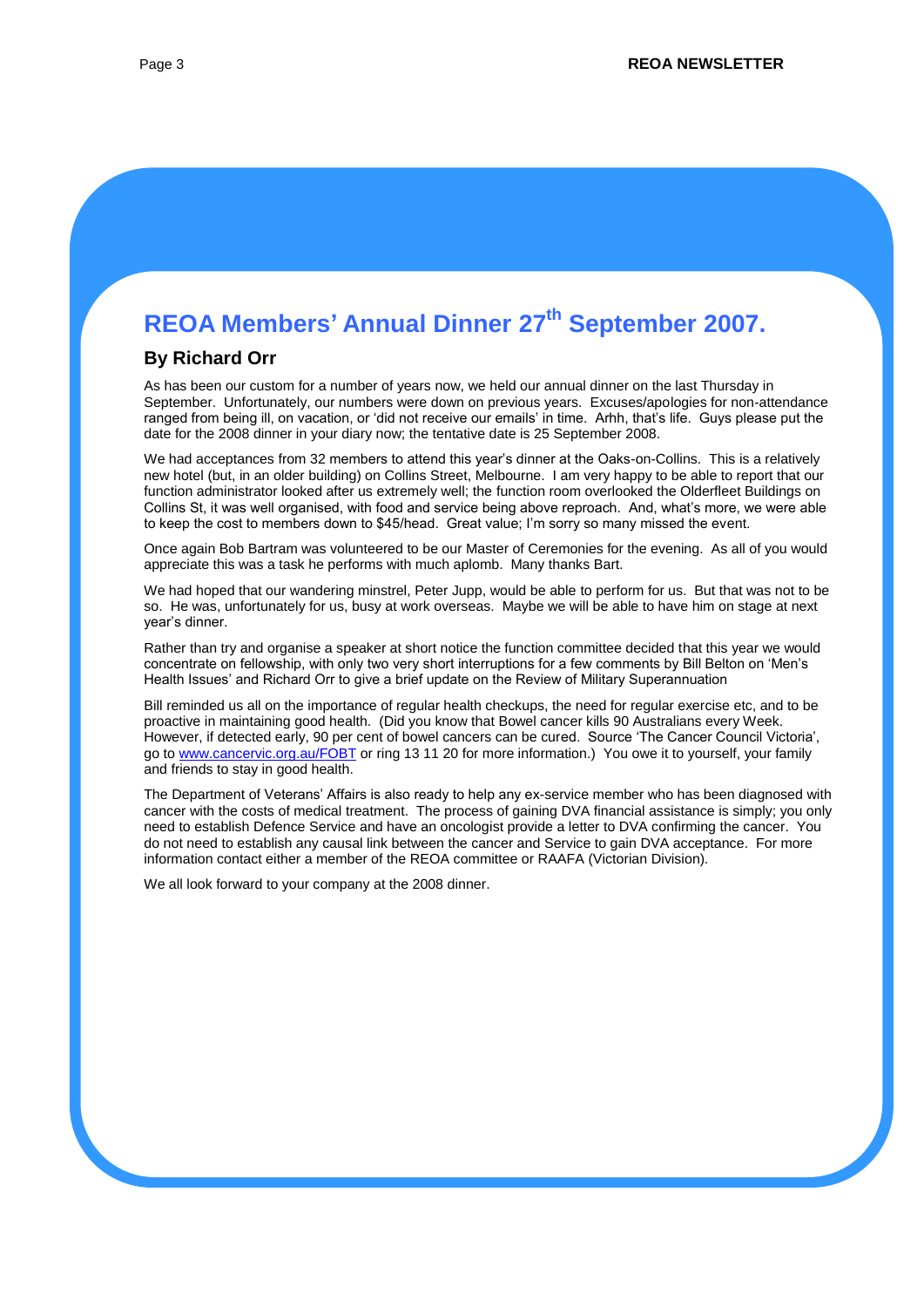

**Our Master of ceremonies Bob Bartram hard at work keeping us all entertained and in line.**



**A happy group of REOA members enjoying the evening fellowship and dinner.**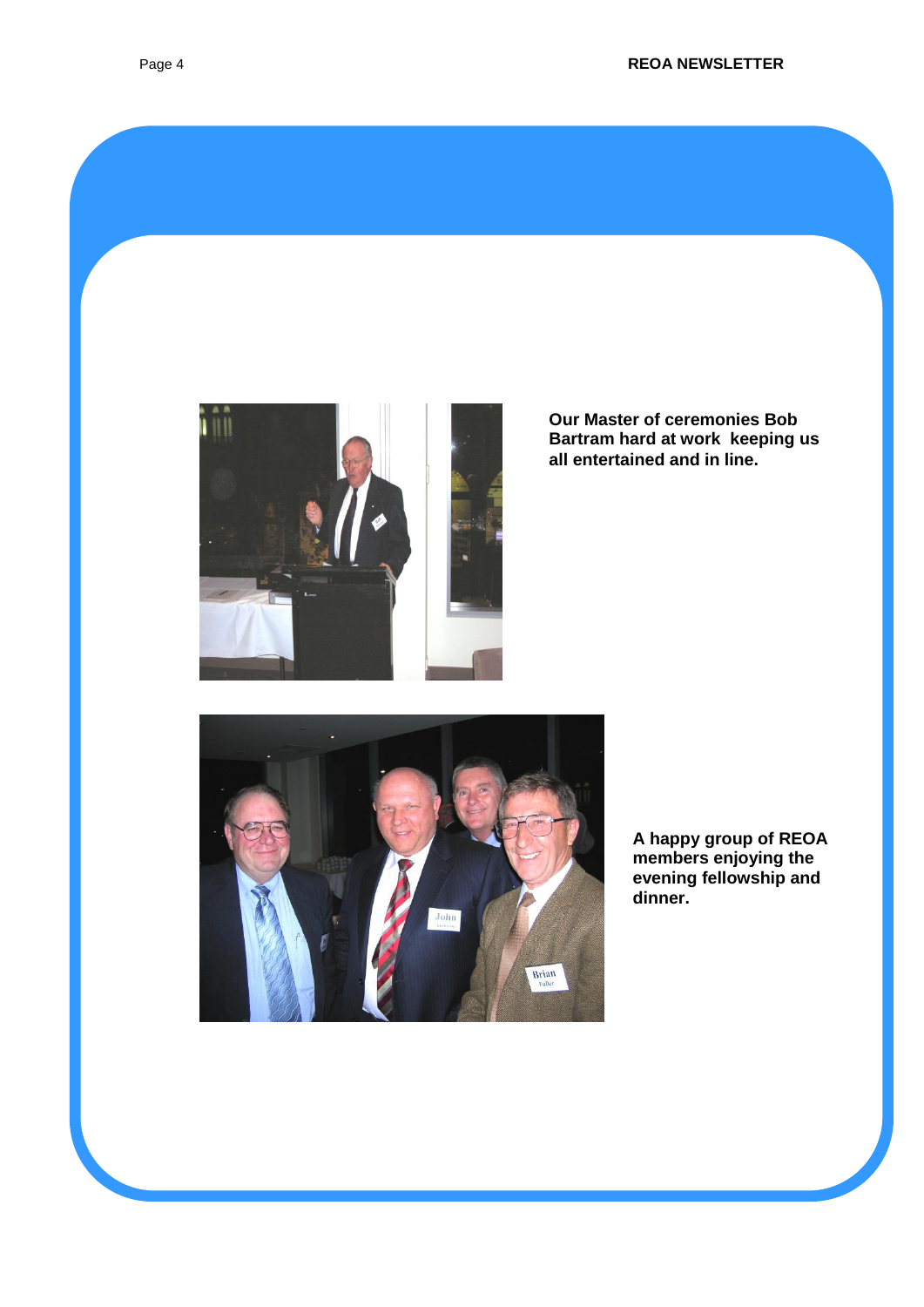## **What, if anything, is happening about changing the method of indexing our DFRDB pensions?**

#### **By Richard Orr**

This is a subject that should be of interest to anyone in receipt of a DFRDB or MSBS pension.

A number of people, most acting in a voluntary capacity, in many Ex-Service Organisations [ESOs] have been beavering away trying to get ministers, MPs and our members in ESOs involved in the problems and deficiencies with our Military superannuation schemes.

We have generated a lot of activity but achieved very little from government. But, that may be about to change. If you hadn't noticed we are about to have a Federal Election. Politicians tend to become more interested in our problems at this crucial stage of their careers.

Of the many items that need attention the most pressing and costly is changing the indexation of our pensions from movement in the CPI to an index that reflects movement in salary and wages. Hence our bid to have pensions indexed in line with the movement in the Consumer Price index [CPI] or Male Total Average Weekly Earnings [MTAWE], whichever is the greater.

This was the intention of the original architect of the DFRDB scheme, John Jess, back in 1972. One of the things Whitlam did, based on advice from Professor Pollard, in 1973 was to change the method of indexing our pensions to movement in the CPI. Initially this was satisfactory.

However, that is no longer the case. Two Senate Select Committees have recommended that our pensions and those of superannuated Commonwealth Public Servants be changed to a wage based index. The first was in 2001 and the second was in 2002. It took the government until February 2005 to reply to the second report; wherein it rejected outright the conclusions and recommendations of the Senate Select Committee that the method of indexation of our pensions should be changed.

They still maintain that CPI is adequate for us.

Of course, such an index is not adequate for our erstwhile politicians. Those who are retired or were in the parliament before the 'Latham' changes in 2004 will have their pensions indexed in line with movements in Back-Bencher pay.

In the last 10 years retired politicians have seen their pensions increase by 55%.

Age and Service pensioners have seen their pensions increase by 51%.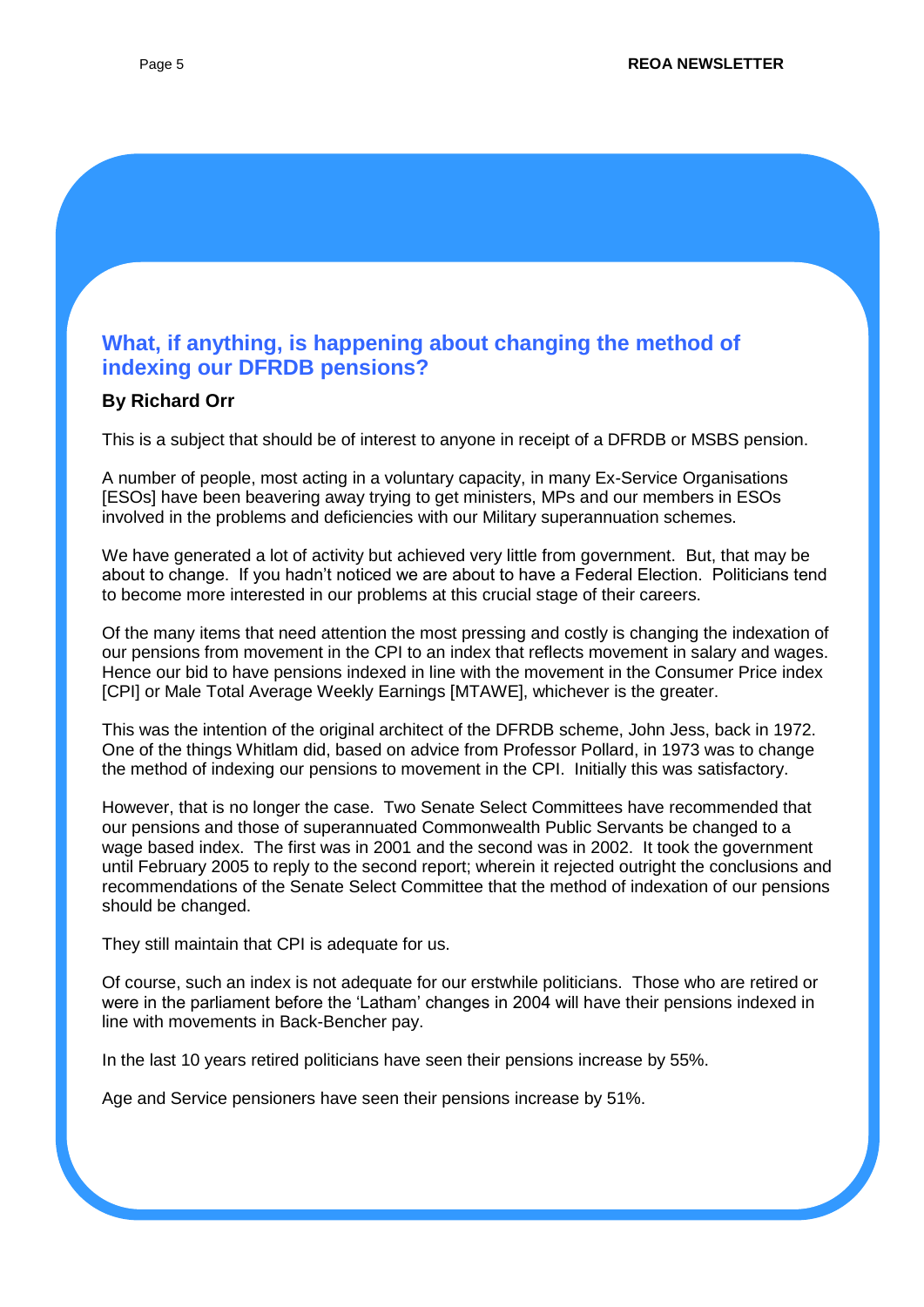Defence superannuation pensions have languished behind with an increase of only 30%. And, the government contends that it is looking after the members of its Defence Force. It beats me as to what they would be doing if they didn't have our interests at heart. We were given some hope in February this year when Minister Billson in his capacity at the Minister Assisting the Minister for Defence established a Team to Review Military Superannuation matters. The Review Team headed by Andrew Podger [a retired senior public servant] and assisted by David Knox [an actuary and superannuation specialist] and Lee Roberts [representing the uniformed side of Defence], had six months to produce their report. Their report was delivered to the Minister on  $31<sup>st</sup>$  July 2007. The content of that report appears to be a 'State Secret'. We are still waiting for the Minister to

advise us when he will release it for public scrutiny. Will we see it before the election is held? I cannot say, and those who I have canvassed are equally in the dark. We're being treated like mushrooms again, or should that be still.

ESOs and other interested parties made some 300 submissions to the Review Team. Some of those submissions are available on the internet.

Submissions made by AVADSC, DFWA, RSL, the Naval Association and RAAF Association were all very similar and hi-lighted some 14 major items in our Military Superannuation Schemes that required attention.

With an election approaching now is the time to be writing to your local member – Labor or Liberal, it does not matter – the PM, MPs and Senators.

These letters should make it clear that we do not appreciate being treated as second class citizens. This Liberal government has, over many years, shown a shameful disregard for the well-being of the men and women who have loyally served their country in peace and war.

#### **Stop Press**. **09 Nov 07.**

The Coalition has defended its decision **NOT** to release the Report on Military Superannuation, saying the complex issues required a whole-of-government approach and that it would not be in a position to release its Military Superannuation Review until early in 2008. Labor on the other hand has promised to release the report within a month of gaining office. They will consult with interested parties, but made no firm commitments on implementing a change to the method of indexing our pensions.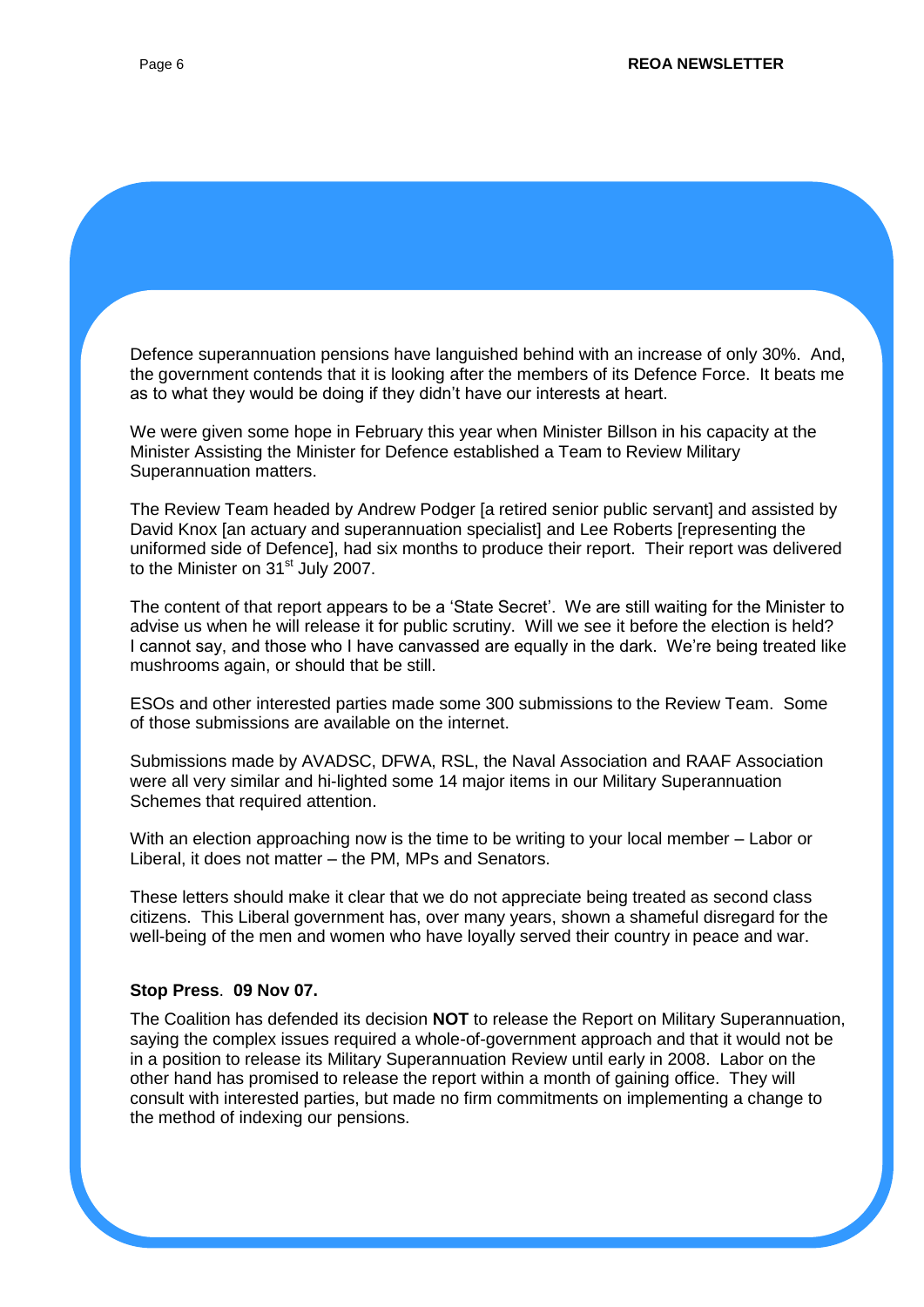#### 27<sup>th</sup> September 2007

#### Post Script: **Sourced from a Media statement by SCOA and DFWA on 01 Nov 07, and other ESO contacts.**

Candidates in the Hot Seat

At a series of 4 public meetings across Canberra and Queanbeyan in the last week, about 650 military and public service pensioners had the opportunity to quiz Coalition, ALP, Greens and Independent candidates about what they are doing to stop the erosion of retirees' pensions because of inadequate CPI indexation. The meetings were organized by the Superannuated Commonwealth Officers' Association (SCOA) and the Defence Force Welfare Association (DFWA).

The meetings were made aware of the large numbers of Commonwealth retirees in many marginal seats across the country.

The meetings noted that Kerry Tucker, the ACT Senate candidate for The Greens, was able to commit Greens support for fairer indexation as it applies to other Government funded pensions. The meetings expressed disappointment, sometimes in strong terms, that the Liberal's ACT Senator Gary Humphries and the ALP's Bob McMullan MP and ACT Senator Kate Lundy and ALP candidates Peter Conway (ACT Senate) and Col. Mike Kelly (Eden-Monaro) were unable to do more than express their personal support for higher indexation.

Many at the meetings pointed out that the personal support of the Coalition and ALP candidates on this issue has not changed since the last election but nothing practical has been achieved by them. That led several attendees to question whether there would be any point in voting for the major parties.

Eden-Monaro's sitting Liberal member, Gary Nairn, was unable to attend the Queanbeyan meeting but sent a letter stating that the Government considers that CPI indexation is adequate, a position which annoyed many at that meeting given Mr Nairn's previous public support on this issue.

In the interest of equity, the meetings called upon the major parties to commit to maintaining the relative value of Commonwealth retirement pensions by indexing them at the same rate as is used for other Commonwealth pensions, ie the higher of CPI and MTAWE.

The most believable statement came from Bob McMullan (Labor) arguing that despite his best efforts for many years he did not hold out much hope for any significant changes in the near future. Opposition within the Labor Party is still strong.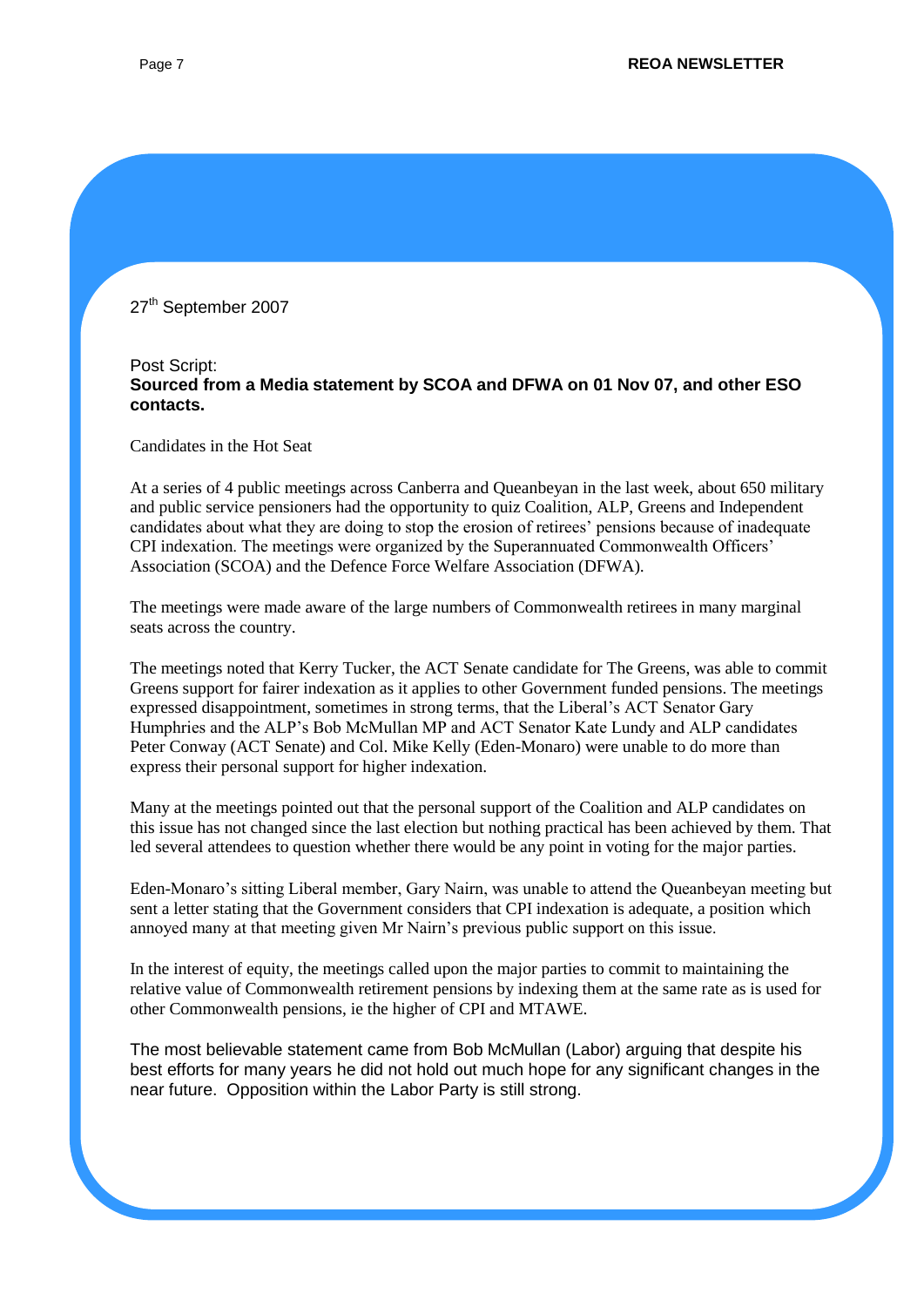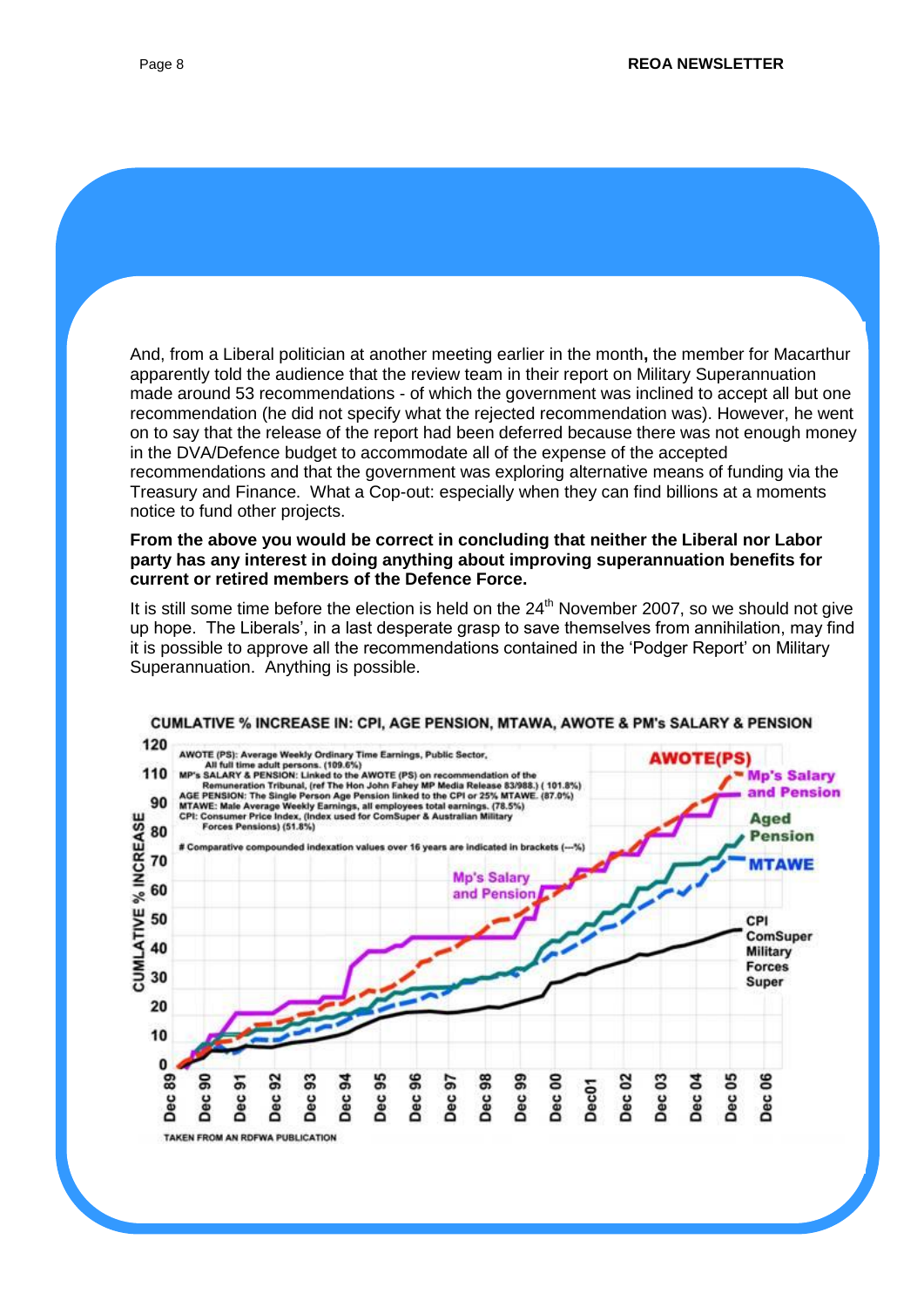# **Financial Report 2007**

## **By Richard Orr**

# **REOA Accounts For Year Ending 30 September 2007**

| Opening Balance ING Maximiser Account                      |                |             | \$<br>805.81   |
|------------------------------------------------------------|----------------|-------------|----------------|
| Interest Earned over year                                  |                |             | \$<br>49.68    |
| Closing Balance this account for year                      |                |             | \$<br>855.49   |
| Opening Balance WBC Classic Account                        |                | \$485.87    |                |
| Mid year function at Pt. Cook & RAAF Museum;<br>27X\$20/hd | \$<br>540.00   |             |                |
| Donation by member unable to attend                        | \$<br>20.00    |             |                |
| Refund to partner unable to attend                         | \$<br>20.00    |             |                |
| Expense for lunch at Officers' Mess                        | \$<br>397.91   |             |                |
| Donation to RAAF Museum                                    | \$<br>50.00    |             |                |
|                                                            |                | \$<br>92.09 |                |
| Sale of Merchandise, from Ron Ledingham                    |                | \$<br>46.00 |                |
| End of year dinner at Oaks on Collins; 32 @                |                |             |                |
| \$45/hd                                                    | \$<br>1,440.00 |             |                |
| Donation from a member                                     | \$<br>5.00     |             |                |
| Dinner expense at 31X\$40/hd                               | \$<br>1,240.00 |             |                |
| Mail out to members not on email                           | \$<br>20.00    |             |                |
|                                                            |                | \$185.00    |                |
| Anticipated closing balance of WBC account                 |                |             | \$<br>808.96   |
| <b>Financial Position of REOA at 30th</b>                  |                |             |                |
| September 2007                                             |                |             | \$<br>1,664.45 |
| Summary of Business for the year.                          |                |             |                |
| Closing balance for year                                   |                |             | \$<br>1,664.45 |
| Opening balance for year                                   |                |             | \$<br>1,291.68 |
| Net profit for the year.                                   |                |             | \$<br>372.77   |
|                                                            |                |             |                |
| <b>Richard Orr</b>                                         |                |             |                |
| يمعما باممط بعجوموها                                       |                |             |                |

Honorary Book Keeper 28th October 2007